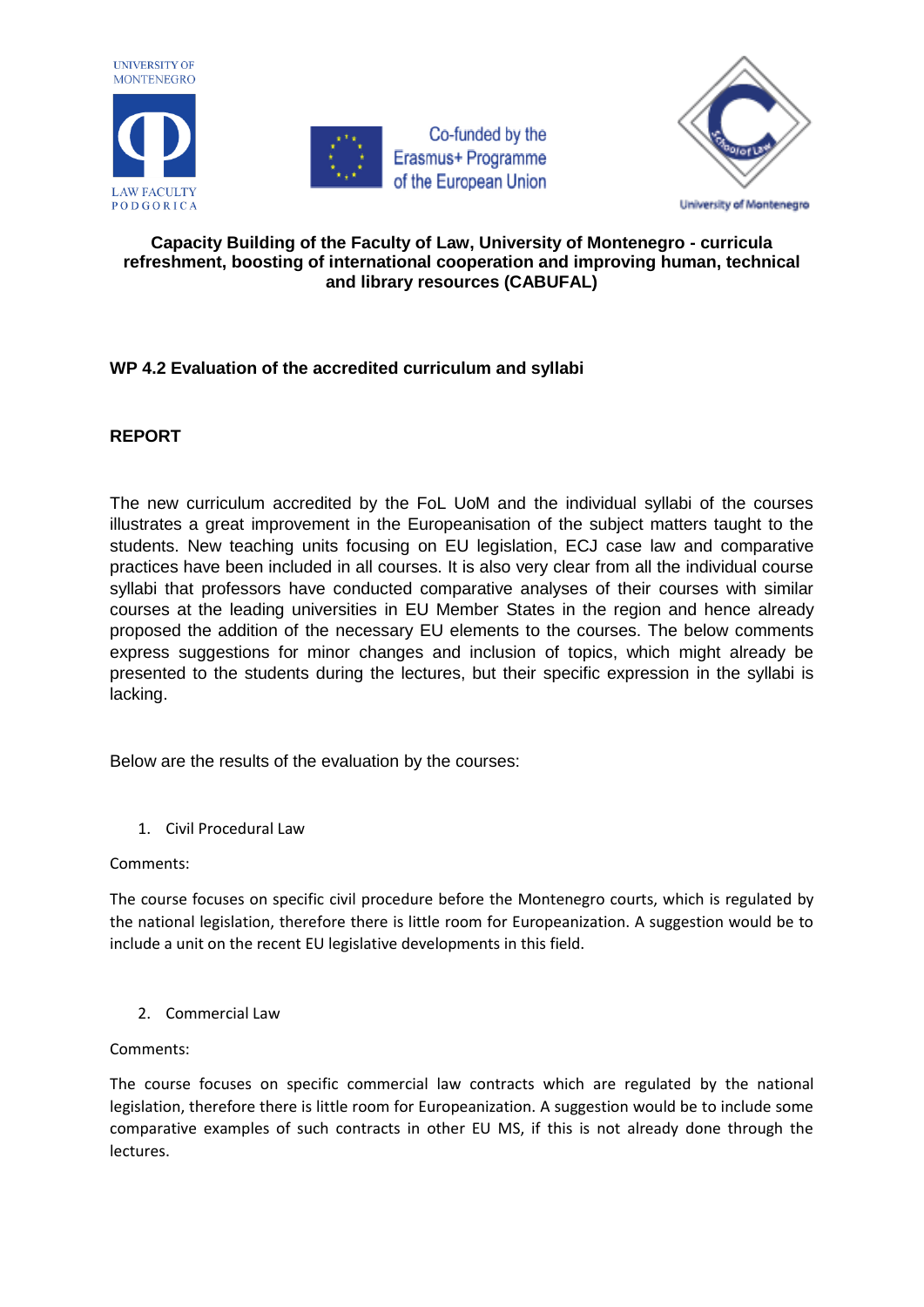



Co-funded by the Erasmus+ Programme of the European Union



3. Company Law

## Comments:

This course focuses on business entities as regulated by national legislation, therefore there is little room for Europeanization of the course. A suggestion would be to put some attention to entities that have partners/stakeholders from other EU MS and how does that affect the organization and the functioning (questions of responsibility) of such organizations. Some further attention could also be given to mergers and acquisitions with companies in other EU MS. Finally, since corporate social responsibility is becoming a crucial international and European facet of the operation of companies, this should be at least presented to the students.

4. Constitutional Law

## Comments:

The suggested amendments by the professors already significantly introduce the European element to the syllabus of this course. The only addition could be in the field of human rights where not only a comparison with the Constitutional Court and the activity of the ECHR in Strasbourg is presented to the students, but also a comparison is made between the human rights of the Montenegrin Constitution and the Charter of Fundamental Rights of the European Union and the European Convention on Human Rights and Fundamental Freedoms.

5. Copyright Law and Industrial Property Law

## Comments:

The suggested amendments by the professors already significantly introduce the European element to the syllabus of this course.

6. Criminal Law I – General Part

## Comments:

The suggested amendments by the professors already introduce the European element to the syllabus of this course, as this course is the general part of the criminal law course. The description of the introduced new topics could be more detailed. A good understanding of the common European strategy in criminal law and the criminal law harmonization efforts would be required from the students at this stage. Additionally, the external dimension of EU action in criminal matters could be addressed.

7. Criminal Law – Specific Crimes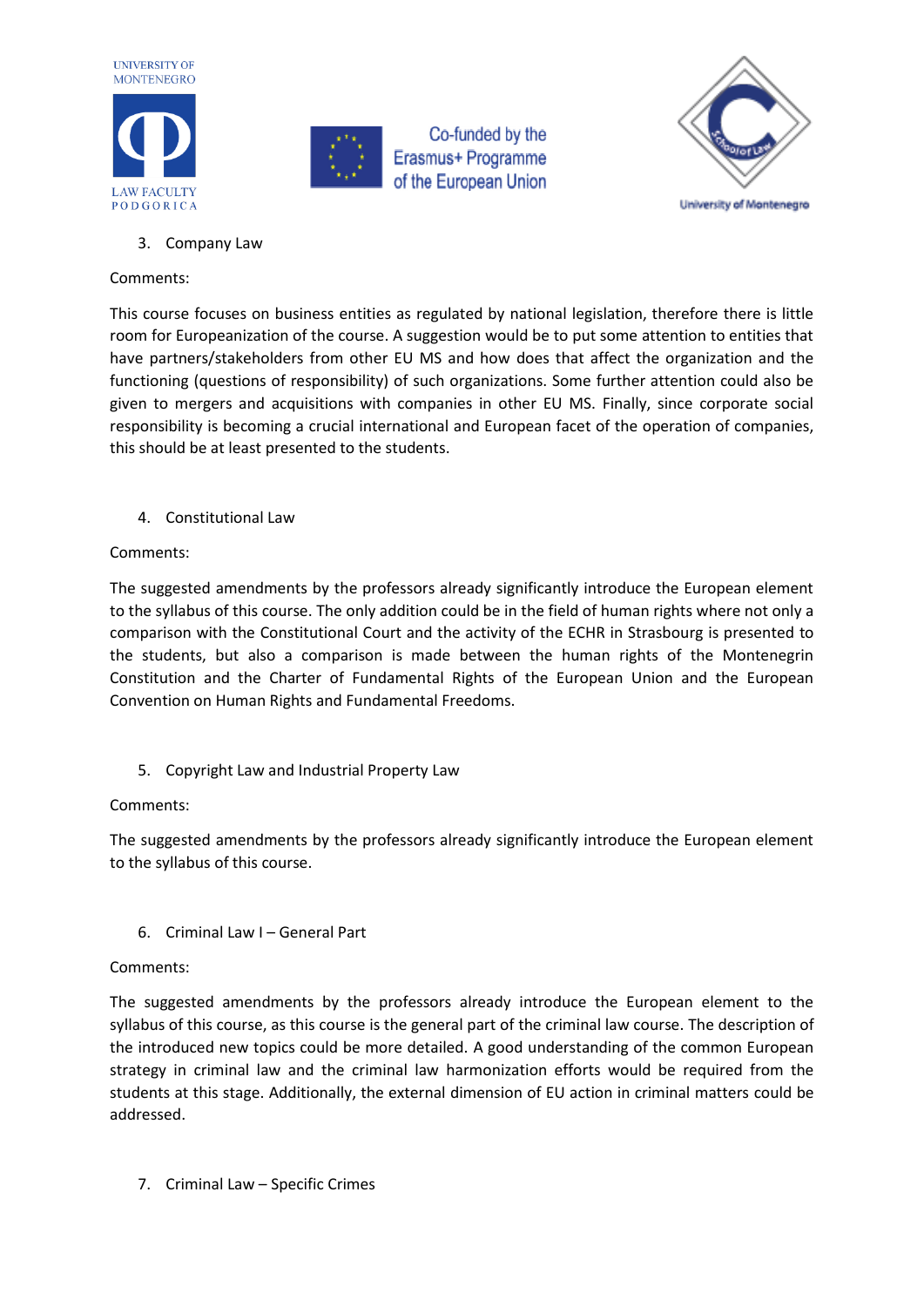



Co-funded by the Erasmus+ Programme of the European Union



#### Comments:

The suggested amendments by the professors introduce the study of organized crime as an important European element to the syllabus of this course. Specific forms of organized crime, such as terrorism, money-laundering, corruption etc. should be addressed as part of this course, since these are the focus areas of the European criminal law.

## 8. Criminal Procedural Law

## Comments:

The syllabus already includes proposals by the professors to introduce the European criminal procedure law elements, however the description of the introduced new topics could be more detailed. A focus on the following would be necessary within the proposed Europeanization:

- mutual recognition in criminal matters and EU Arrest Warrant;

- action by EU bodies facilitating police and judicial co-operation – such as Europol, Eurojust and OLAF; and

- access to personal databases in EU MS for cooperation in law enforcement matters

## 9. Criminalistics

## Comments:

The European element if this could be the inclusion of the issue of protection of personal data and access to EU personal data databases by the law enforcement bodies from the perspective of criminal forensics.

## 10. Family Law

## Comments:

The suggested amendments by the professors already introduce the European element to the syllabus of this course.

## 11. Financial Law

#### Comments:

As the course focuses on taxation and budget management, the suggested amendments by the professors already introduce the European element. However, as the title of the course suggests maybe some units on EU Financial Regulation, on the common market for financial services and the harmonization process, and on the EU financial services authorities could be included.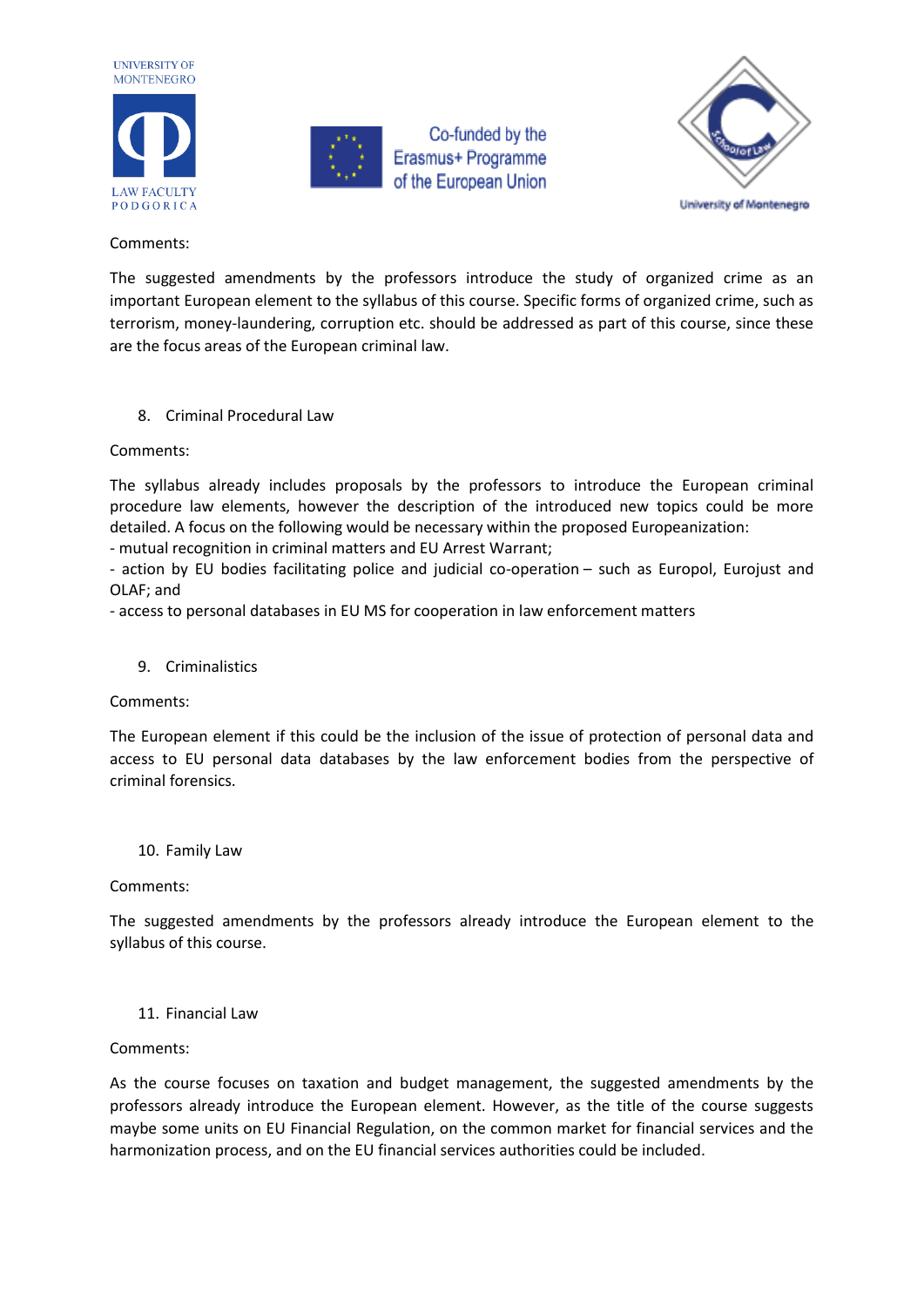





## 12. General Theory of Law

#### Comments:

Another addition, as to those proposed by the professors, could be the illustration of the relationship between the discussed units in the course and the European Union as a supranational entity with lawmaking power. What is the position and role of the EU from the perspective of the general theory of law and its relationship to natural and positive law?

## 13. History of State and Law

## Comments:

The suggested amendments by the professors already significantly introduce the European element to the syllabus of this course.

## 14. Inheritance Law

Comments:

The suggested amendments by the professors already significantly introduce the European element to the syllabus of this course.

15. International Business Law

Comments:

The suggested amendments by the professors already significantly introduce the European element to the syllabus of this course.

## 16. International Private Law

#### Comments:

The suggested amendments by the professors already significantly introduce the European element to the syllabus of this course. Additionally, the following issues could be specifically addressed: Brussels II Regulation, European Enforcement Order, European Small Claims Procedure and the Payment Order.

## 17. Introduction to Civil Law

Comments: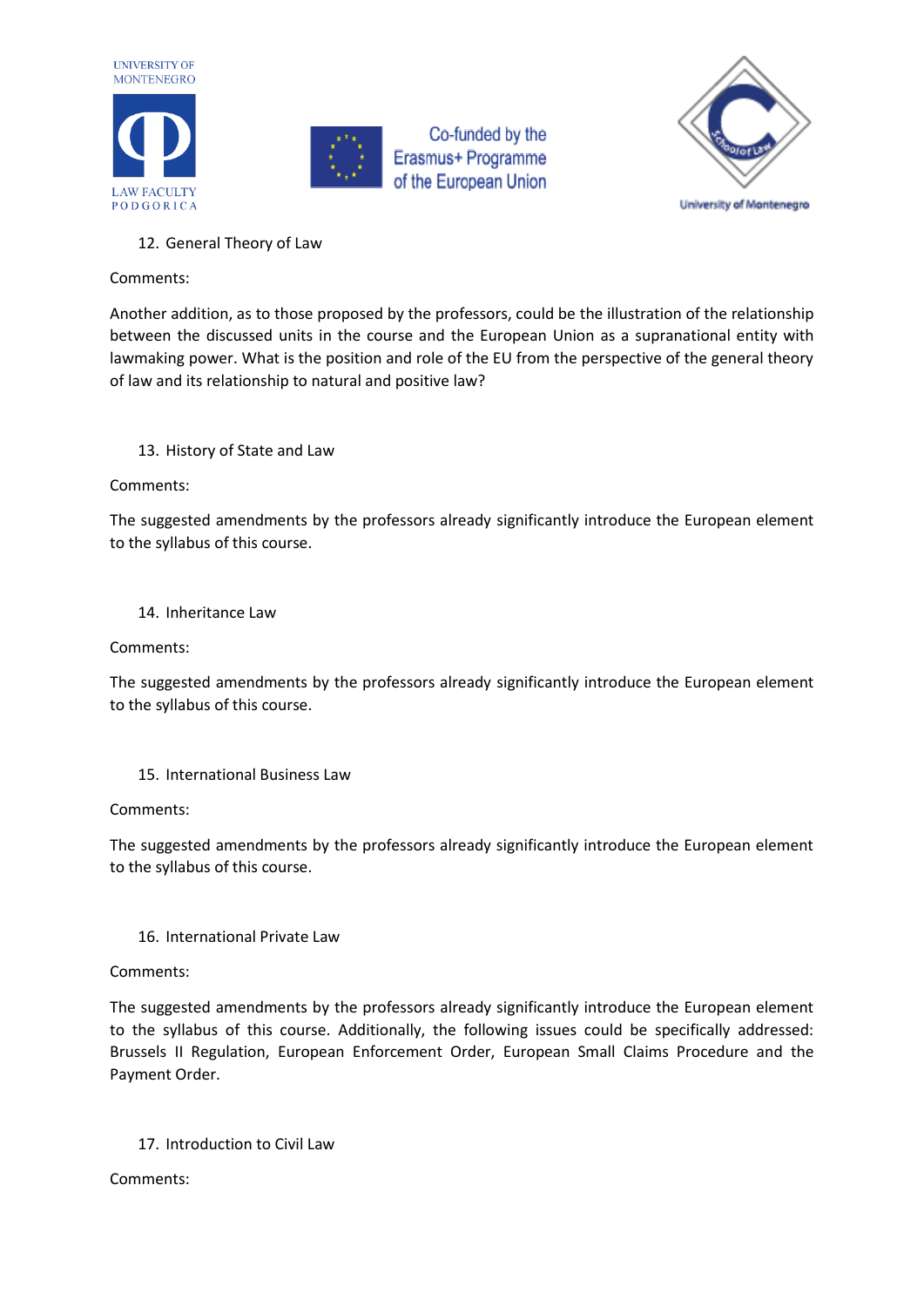





The suggested amendments by the professors already significantly introduce the European element to the syllabus of this course.

18. Law of Obligations

Comments:

The course focuses on specific obligations which are regulated by the national legislation, therefore there is little room for Europeanization. The modified learning outcomes sufficiently identify the European element, however the units that give the students this knowledge could be included in the syllabus itself.

## 19. Maritime Law

## Comments:

The suggested amendments by the professors introduce some European element to the syllabus of this course, however the European element of the existing course structure could be more pronounced with an additional focus on the role of the EU in regulating the maritime transport, monitoring the implementation of the EU maritime framework and on the work of the European Maritime Safety Agency.

## 20. Notarial Law

## Comments:

The suggested amendments by the professors already significantly introduce the European element to the syllabus of this course.

## 21. Property Law

## Comments:

The suggested amendments by the professors already significantly introduce the European element to the syllabus of this course.

## 22. Roman Law

No amendments necessary.